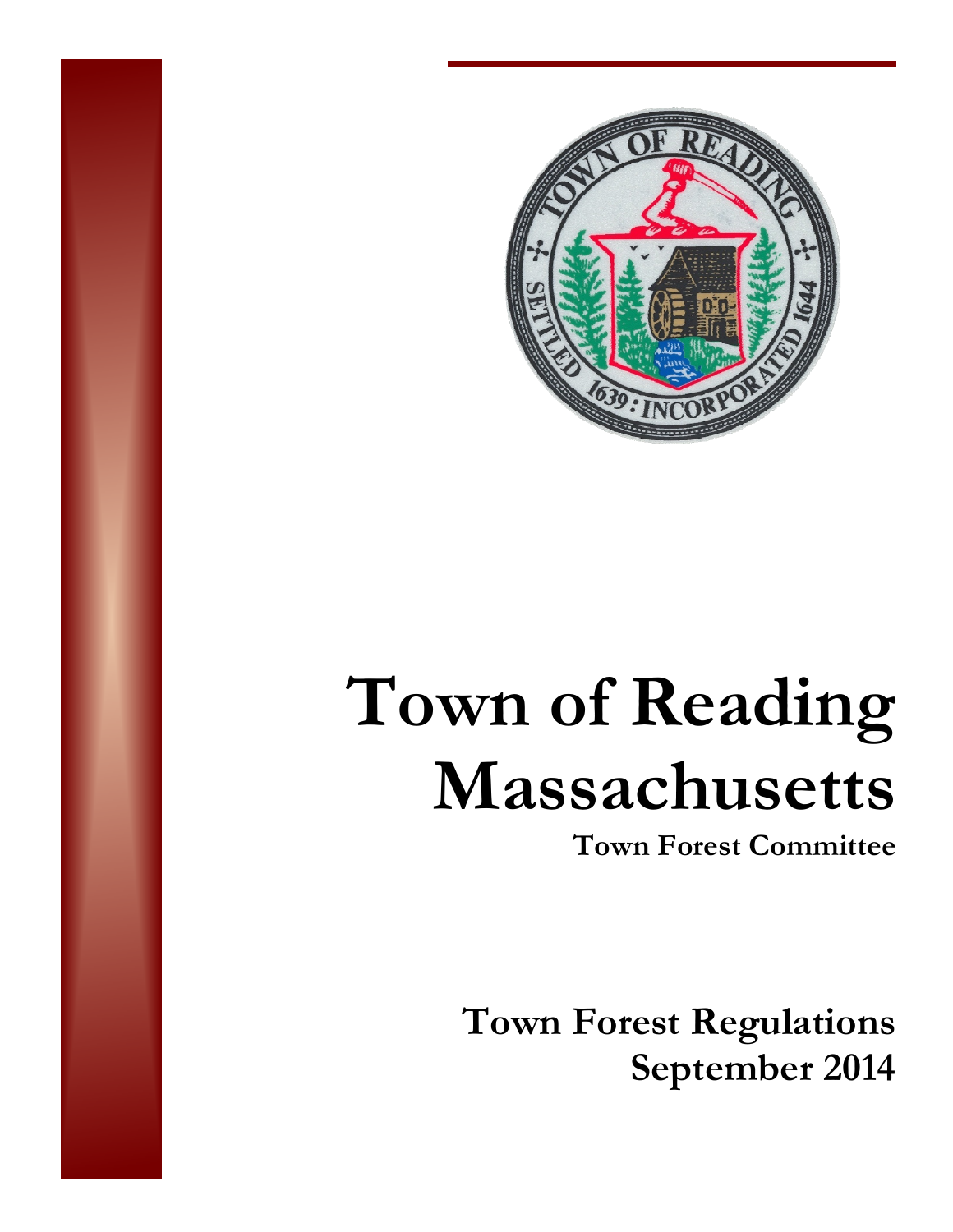# Approved by the Board of Selectmen September 23, 2014

# **Table of Contents**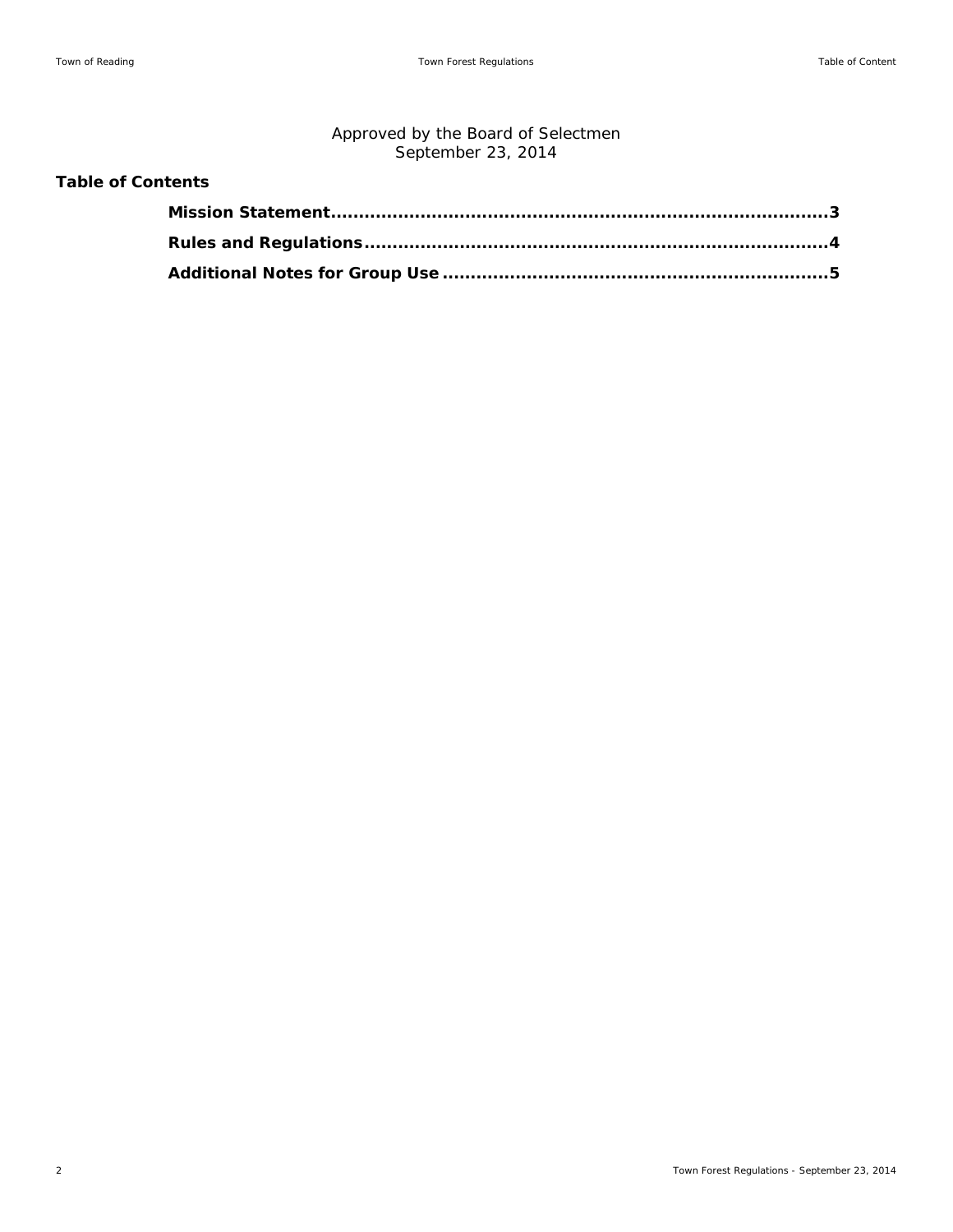# **Reading Town Forest**  *A Carry-In, Carry-Out Facility*

### **Mission Statement**

The Town Forest is a multi-use resource created by the people of Reading in 1930 for the protection of plants, animals and the natural environment and for the enjoyment by individuals and groups for nature study, walking and camping. Users of the Town Forest must respect each other and the natural environment as they enjoy the Town Forest in their own way.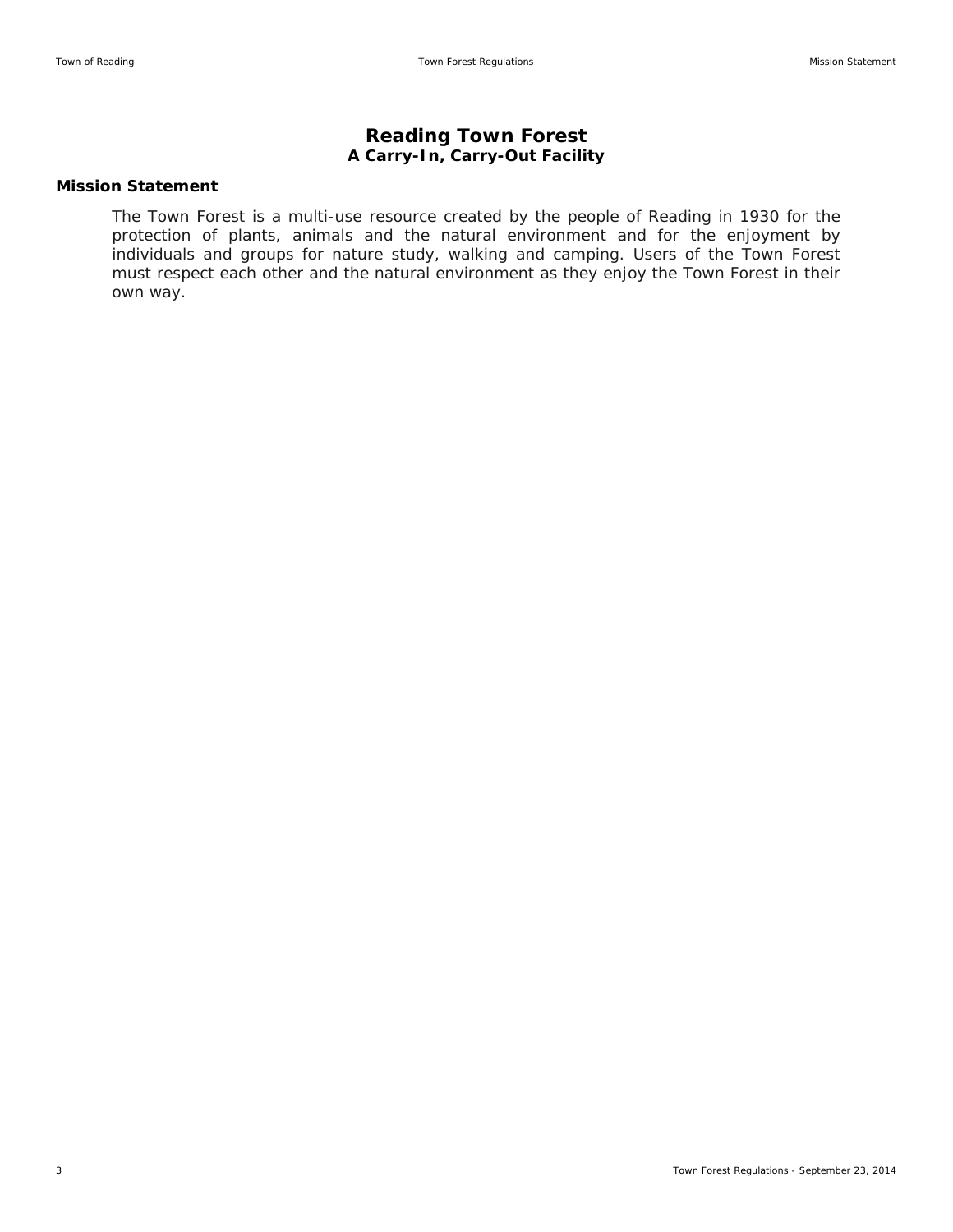### **Rules and Regulations - Effective September 23, 2014**

- 1 Everyone is welcome to enjoy the Reading Town Forest at no charge from dawn to dusk.
- 2 Any alteration, construction, or other work in the Town Forest shall require prior written permission from the Town Forest Committee.
- 3 Permission must be approved by the Fire Chief for any fires, BBQ grill, and camp stove use. Smoking is prohibited as per town by-law.
- 4 No person shall cut, break, remove, deface, defile, or ill-use any structure, fence, sign, or map, or have possession of any part thereof. No plants (including trees, bushes, grasses, or flowers) shall be defaced, cut or removed without prior approval of the Town Forest Committee. Firewood may not be brought into or out of, the Town Forest. Those with permitted fire use are limited to collecting dead wood from the forest floor or from the Town Compost area consistent with Town regulations.
- 5 Discharge of firearms is prohibited in the Town of Reading, including in the Town Forest. Discharge or carrying of BB guns, pellet guns, paintball guns, airsoft guns, and similar non-lethal weapons is prohibited in the Town Forest.
- 6 No hunting is allowed in the Town Forest.
- 7 The Town Forest is closed to motor-powered vehicles except:
	- for emergency response by the Reading Police and Fire Departments,
	- for maintenance of the Town Forest or wells, or
	- with prior written permission of the Town Forest Committee.

Motorized wheelchairs are allowed. Snowmobiles, ATVs, motorcycles, and other off-road vehicles are prohibited.

- 8 Responsible bicycle use is allowed in the Town Forest. The Town Forest Committee may close trails to bicycle use temporarily, seasonally, or permanently to prevent overuse or to protect natural resources.
- 9 Alcoholic beverages are prohibited. Glass containers for any purpose are prohibited in the Town Forest.
- 10 Dumping, littering, filling or any other deposition of imported materials--including but not limited to garbage, debris, earth, leaves or brush-- is prohibited in the Town Forest.
- 11 Users must carry out everything that they carry in.
- 12 Dogs may enter the Town Forest provided that they are accompanied by, and under the effective voice control, of some person. The person accompanying the dog shall promptly remove feces deposited by the dog in the Town Forest. Dogs must be leashed within 200 feet of paved roads or parking areas.
- 13 The Town Forest Committee cannot assume liability for injuries, damage to property, or other loss to persons within the Town Forest or its vicinity; such visitors assume all associated risks.